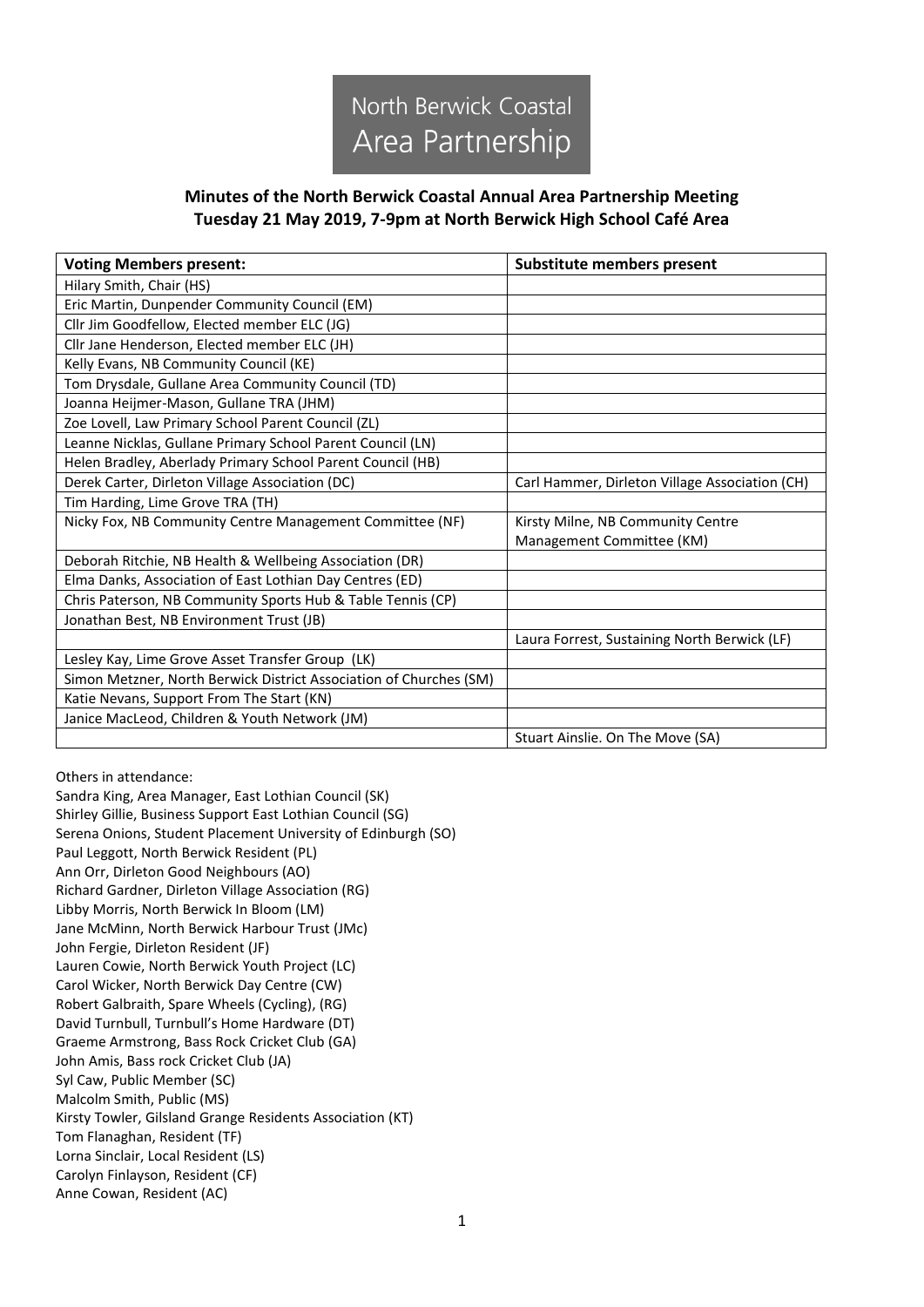Carol Stobie, North Berwick Coastal Comm**U**nity Connections (CS) Kathy Duncan, Sustaining North Berwick Ruth Hunter Pepper, Sustaining North Berwick Geraldine Prince, North Berwick Environment Trust & pARTicipate , (GP)

## **Apologies**:

Niall Bradley, North Berwick High School Parent School Partnership (NB) Tillie Baird, NBC Health & Wellbeing Association (TB) John Baird, Volunteer Car Scheme (JB)

|    | <b>AGENDA ITEM</b>                                                                              | <b>KEY DISCUSSION POINTS, DECISIONS</b>                                                              | <b>FOR THE</b>   |  |
|----|-------------------------------------------------------------------------------------------------|------------------------------------------------------------------------------------------------------|------------------|--|
|    |                                                                                                 | <b>Actions</b>                                                                                       | <b>ATTENTION</b> |  |
|    |                                                                                                 |                                                                                                      | <b>OF</b>        |  |
|    |                                                                                                 | 1. Welcome, Introductions and Apologies, Minutes from Previous Meetings                              |                  |  |
|    |                                                                                                 | HS welcomed everyone to the meeting and apologies were noted.                                        |                  |  |
|    |                                                                                                 | 2. Declaration of Interest                                                                           |                  |  |
|    |                                                                                                 | HS reminded everyone of the need to declare an interest if their organisation                        |                  |  |
|    |                                                                                                 | would financially benefit from votes taken on priorities. As partners everyone                       |                  |  |
|    |                                                                                                 | benefits for the wider community but they need to declare an interest. She                           |                  |  |
|    |                                                                                                 | requested that individual organisations do not vote for themselves.                                  |                  |  |
| 3. | <b>Election of Chair/Vice Chair/Membership List</b>                                             |                                                                                                      |                  |  |
|    |                                                                                                 | TH nominated HS to continue as chair. This was voted by the membership with no                       |                  |  |
|    |                                                                                                 | objections. Vice chair no nominations received as yet but a suggestion that this be                  |                  |  |
|    |                                                                                                 | someone from the villages.                                                                           |                  |  |
|    |                                                                                                 | It was noted that Sustaining North Berwick was missing from the membership list                      |                  |  |
|    |                                                                                                 | contained within the Area Plan.                                                                      |                  |  |
|    |                                                                                                 | Gullane Tenants & Residents Association was nominated by TH for membership &                         |                  |  |
|    |                                                                                                 | KE nominated North Berwick Harbour Trust. Both were accepted by the                                  |                  |  |
|    |                                                                                                 | membership as new members.                                                                           |                  |  |
|    | 4. Presentation/Reports - Outcomes Achieved & Priorities - Sub Groups/Partners/Villages (5 mins |                                                                                                      |                  |  |
|    | each)                                                                                           |                                                                                                      |                  |  |
|    |                                                                                                 | All information is contained within the PowerPoint presentation                                      |                  |  |
|    |                                                                                                 | https://www.eastlothian.gov.uk/downloads/download/13192/north_berwick_co                             |                  |  |
|    |                                                                                                 | astal area partnership                                                                               |                  |  |
|    |                                                                                                 | 5. Budget Spend Priorities for 2019/2020 - Help the Partnership decide - look at our priorities, add |                  |  |
|    | your views.                                                                                     |                                                                                                      |                  |  |
|    |                                                                                                 | A full list of priorities and any applications received were made available to                       |                  |  |
|    |                                                                                                 | everyone present. Each partnership member received 5 votes in each category                          |                  |  |
|    |                                                                                                 | including General, Education and Roads Budgets. Non-members were                                     |                  |  |
|    |                                                                                                 | encouraged to vote as well and add comments to the sticky wall.                                      |                  |  |
|    |                                                                                                 | 6. 5 Years On - How are we doing? An opportunity to add your views to the sticky wall -              |                  |  |
|    | What's worked? What hasn't and What needs to happen next?                                       |                                                                                                      |                  |  |
|    |                                                                                                 | The following information was gathered from the sticky wall.                                         |                  |  |
|    |                                                                                                 | What's Worked?                                                                                       |                  |  |
|    |                                                                                                 | High School Mental Health Worker & Family Support Worker (Great                                      |                  |  |
|    |                                                                                                 | working together)                                                                                    |                  |  |